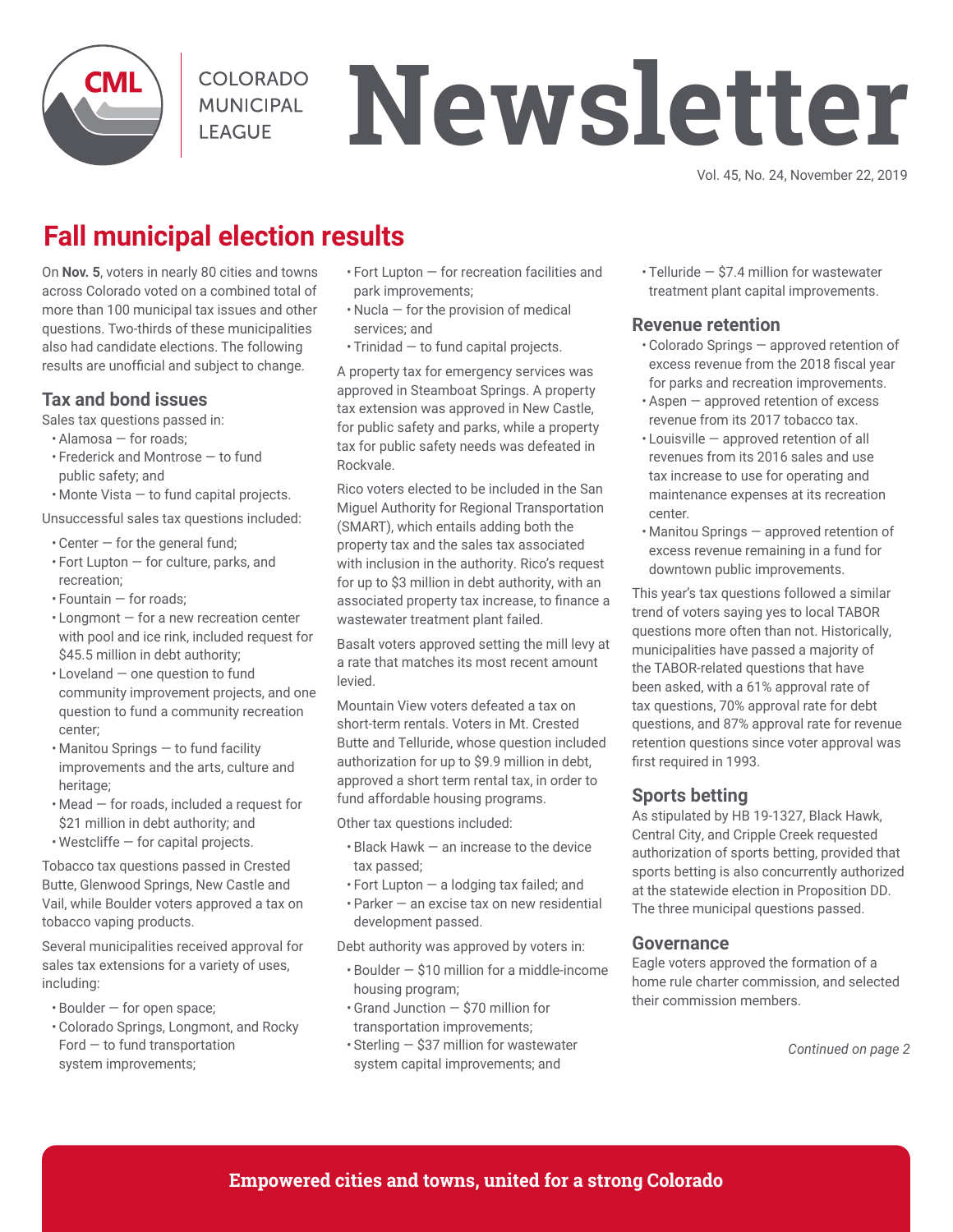**Ruth Fountain** passed away Nov. 1, 2019. She was a CML Board member from Aurora from 1973–1978 serving as secretary/treasurer from 1974–1975, vice president from 1975–1976, president from 1976– 1977, and immediate past president from 1977–1978.

A celebration of her life will be held **Dec. 12** at 2 p.m. at Aurora City Hall in the Council Chambers. Fountain's friends and colleagues will speak about her dedication and service to the City of Aurora and the State of Colorado, followed by a reception in the lobby. In addition, the Aurora History Museum and the Ruth Fountain wing will also be open for guests.

"Ruth was a wonderful municipal leader and loved both her CML involvement and all things Aurora. She was state director for U.S. Sen. Bill Armstrong and she was always helpful to Ken Bueche and myself on issues the Senator could help us with in the Congress. A great lady indeed," stated Sam Mamet, retired CML executive director.

In lieu of flowers, her family suggests any donations be directed to the Aurora Symphony Orchestra, P.O. Box 441481, Aurora, CO 80044.



#### COLORADO **MUNICIPAL Newsletter** LEAGUE

*CML Newsletter* (ISSN 7439903) is published biweekly by the Colorado Municipal League, 1144 Sherman St., Denver, CO 80203-2207, for Colorado's municipal officials. (USPS 075-590) Periodical postage paid in Denver, Colorado.

#### **Designer and editor: Courtney Forehand Circulation/mailing lists: Mark Vanderbrook**

POSTMASTER: Send address change form 3579 to Colorado Municipal League, 1144 Sherman St., Denver, CO 80203-2207; (p) 303-831-6411 / 866-578-0936; (f) 303-860-8175.

Subscription to *CML Newsletter* is offered as a portion of member dues. Cost to nonmembers is \$300 a year.

### *"... fall election results" continued from page 1*

**In memory** Nucla voters defeated the measure asking to reduce the number of trustees from six to four. Iliff voters chose not to eliminate term limits for their elected officials, while Parker voters implemented a lifetime limit of four terms for their mayor and city council, and Mountain View voters approved a three-term limit for their mayor.

> Voters in Brighton elected to recall their mayor.

#### **Broadband**

Edgewater, Greenwood Village, Lakewood, Mead, Parker, and Rico received approval to provide or partner to provide broadband services.

#### **Marijuana**

Mead voters said no to medical marijuana businesses and retail marijuana establishments. Center's and Loveland's questions allowing cultivation, manufacturing, and testing in addition to sales were also defeated. Loveland voters also turned down a tax on marijuana sales.

Craig voters approved three marijuana questions: to allow retail sales; to allow cultivation, manufacturing, testing, and storage; and a tax on marijuana sales.

An initiated ordinance passed in Alamosa banning the outdoor growing of personal marijuana and overturning outdoor growing regulations previously adopted by the city council.

Louisville voters opted to permit retail marijuana cultivation facilities within the city's industrial zones, as well as the corresponding retail marijuana cultivation facility excise tax.

A retail marijuana sales tax also passed in Las Animas.

#### **Publication requirements**

To save money on publication costs, Cripple Creek and Rockvale received authorization to no longer publish the bills list or contracts awarded, while Williamsburg voters defeated a similar measure. Cripple Creek voters denied the request to publish ordinances by title rather than in full.

#### **Election changes**

Holyoke voters said yes to moving their regular elections to November of evennumbered years, and Craig received approval

to move elections to November of oddnumbered years.

Lafayette voters accepted the two election changes on their ballot: to adjust initiative and referendum procedures, and to make changes to the city recall process, while also approving a change to the process to fill vacancies on the city council.

#### **Charter amendments**

Northglenn voters turned down the option to make language in their charter gender neutral.

The majority of Parker's questions asking voters to eliminate, clarify or otherwise update various provisions of their home rule charter were approved, though one question did fail: to replace all references of the term "Town Administrator" with "Town Manager."

Denver voters amended their charter to assign the management of arts and theater facilities to Denver Arts and Venues, to create a Department of Transportation and Infrastructure, to make changes to fire department personnel, and to update the residency requirements for elected officials.

Voters in Trinidad elected to amend their charter to include the municipal landfill as an enterprise.

#### **Other issues**

Other issues included:

- Delta approved a natural gas franchise to Black Hills Energy.
- Glendale rejected the elimination of surety bond requirements for elected officials, as well as a second question to expand the radius within which the city manager must live.
- Grand Junction approved increasing leases in a business park to up to 99 years.
- Lakewood denied authorization to contract with waste haulers.
- Longmont rejected allowing leases of city property for up to 30 years.
- Meeker approved continuation of fluoridation of water.
- Mountain View approved amendment to the process for increasing compensation of the mayor.
- Wheat Ridge rejected a rezoning ordinance.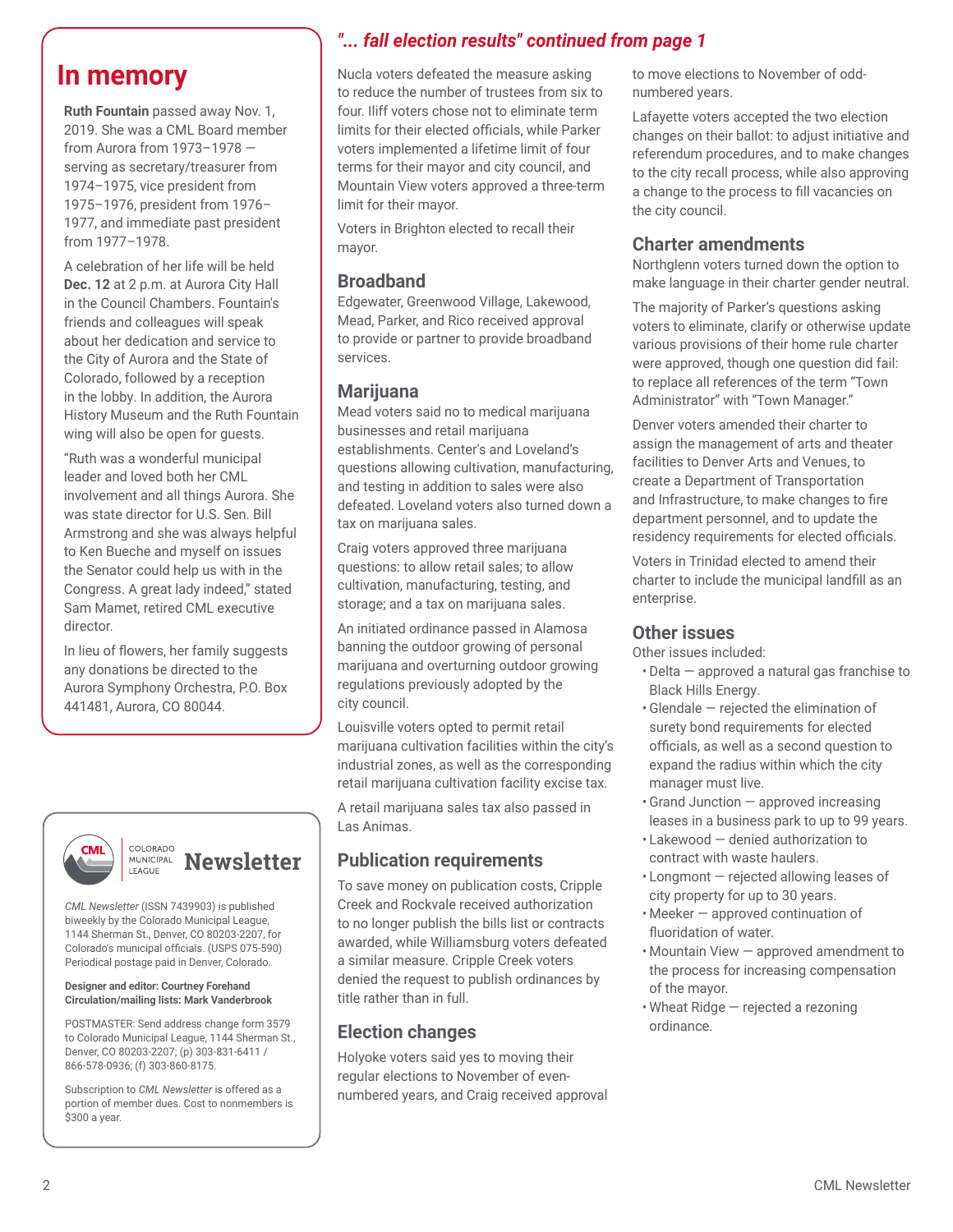## **Congratulations to Castle Pines on adopting the standardized sales tax definitions**

Only six short months after adopting a home rule charter and becoming Colorado's 102nd home rule municipality, the City of Castle Pines joins the 53 self-collecting sales tax municipalities that have adopted the standardized sales tax definitions in their local tax code. This continues the work undertaken by the municipal tax and finance administration community, originating with a request by the legislature (SJR 14-038) to work on a uniform set of sales tax definitions that could be

adopted in the self-collecting jurisdictions for tax simplification.

The following are the cities or towns that have previously adopted the definitions: Alamosa, Arvada, Aspen, Aurora, Avon, Black Hawk, Boulder, Breckenridge, Broomfield, Canon City, Carbondale, Centennial, Cherry Hills Village, Colorado Springs, Cortez, Craig, Crested Butte, Dacono, Delta, Denver, Edgewater, Englewood, Evans, Federal Heights, Fort Collins, Frisco, Golden, Glenwood Springs, Greeley, Greenwood Village, Gunnison, Gypsum, La Junta, Lamar,

Littleton, Lone Tree, Longmont, Louisville, Montrose, Mountain Village, Mt. Crested Butte, Northglenn, Parker, Rifle, Sheridan, Silverthorne, Snowmass Village, Steamboat Springs, Timnath, Vail, Westminster, Wheat Ridge, and Windsor.

CML would like to congratulate the staff, appointees, and elected officials of Castle Pines for their work and leadership in adopting their ordinances. We now have a total of 54 self-collecting municipalities that have adopted.

## **High Court rejects doctors' latest bid to thwart investigation of medical marijuana recommendations**

#### *By Laurel Witt, CML staff attorney*

Earlier this month, the Colorado Supreme Court blocked an attempt to expand the Open Meetings Law (OML) to include meetings of two or more *staff* persons in a public agency. A group of doctors, who had been referred to the State Medical Board due to suspicious patterns of behavior in recommending medical marijuana, sued, alleging the Colorado Department of Public Health and Environment (CDPHE) violated OML because the staff created and enforced a policy for medical marijuana referrals. The doctors argued the

definition of state public body within OML which mirrors the definition of local public body — includes staff members when making internal agency policies. The Colorado Supreme Court disagreed with the doctors, articulating the "absurd result" of having all state agency staff — and potentially local government staff — follow the involved OML requirements for routine conversations. Surely, the legislature did not intend such a result.

In two other decisions rendered on the same day, the Supreme Court also upheld the authority of the State Medical Board to issue

subpoenas and investigate the activities of doctors who issue a large volume of medical marijuana recommendations. For years, the state has been attempting to implement measures to improve oversight of the legitimacy of medical marijuana recommendations by licensed physicians in Colorado.

CML joined 17 state agencies *amicus curiae* in the CDPHE case. *Doe v. Colorado Dep't of Pub. Health & Env't*, 2019 CO 92, \_\_\_ P.3d\_\_\_ (Colo. 2019).

## **Apply for a SIPA Micro-Grant**

The Statewide Internet Portal Authority (SIPA) Micro-Grant program is open for applications until **Dec. 30**. This application is quick, easy, and will hopefully get you some extra cash for those projects you have been trying to start (or finish).

There are a few boxes that every grant applicant must check off before applying.

- 1. Applicants can be CO state & local governments, special districts, or public education institutions.
- 2. Every applicant entity must have an Eligible Government Entity agreement on file. For more details, visit: *sipa.colorado.gov/egeagreement*.
- 3. Every applicant must complete the Micro-Grant application for each individual project looking for funding.
- 4. The project(s) requested must aim to put information and services online for residents of Colorado, as SIPA is very fond of eGovernment solutions.

This year's criteria have changed; get the details here: *sipa.colorado.gov/micro-grant*. Contact Beth Justice with questions, beth@cosipa.gov.

## **CML welcomes Courtney Forehand**

CML is pleased to welcome our new Training and Marketing Specialist, Courtney Forehand. She joins CML after working with the Colorado Department of Transportation (CDOT) as a media and marketing intern in the Office of Process Improvement. Prior to working at CDOT, Forehand worked at National Oilwell

Varco for four years. She earned a Bachelor of Arts in Communications from the University of Colorado Boulder.

In her role at CML, she will work on all things training, including identifying topics, finding speakers and marketing. She will also be

the main point of contact for all advertisers, sponsors, and associate members. She joins Engagement and Communications Manager Sarah Werner, Municipal Research Analyst Melissa Mata, and Design and Communications Specialist Christine Taniguchi on the Engagement and Communications Team.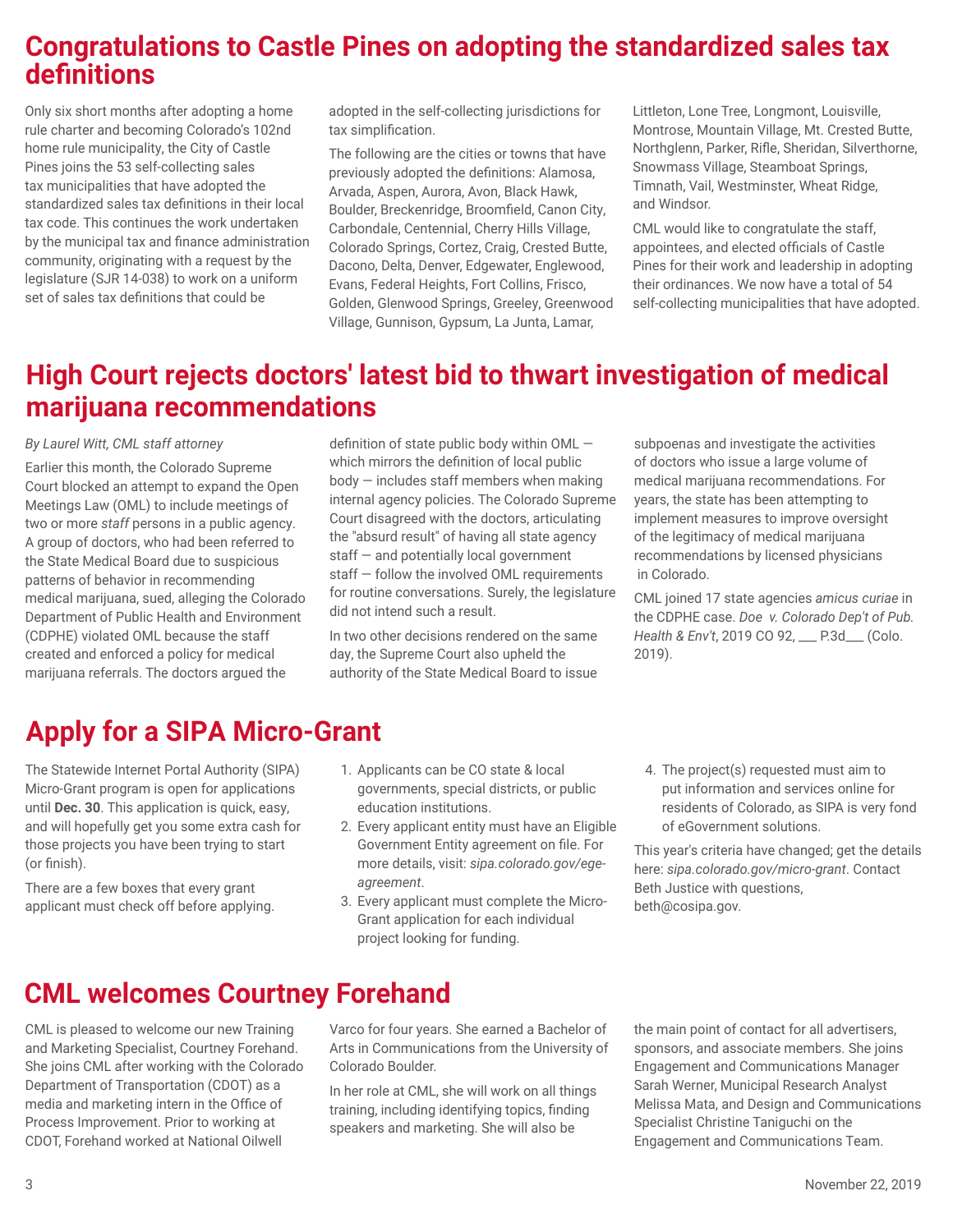## **Kick off the 72nd General Assembly with CML**

Join CML's legislative and policy advocates on the first day of the 72nd General Assembly to learn more about Colorado's legislative process, the bills we expect to see this session and how you can be involved. The advocates will also take any questions you may have about the session. This free webinar is perfect for municipal elected officials and staff who are interested in what is happening at the Capitol or who will participate in their municipality's advocacy efforts. To register, visit *bit.ly/2020LegWebinar.*

## **Classified corner**

The City of Greenwood Village's Fleet Division has multiple vehicles for sale. Items will be auctioned on **Dec. 4,** through Roller Auctioneers at 7500 York St., Denver, CO 80229.

Please direct auction queries to 303-289- 1600, or view online at: *www.rollerauction. com*. If you have any equipment questions, please contact Henry Sliwinski, Fleet Services Manager, at 303-708-6126 or at hsliwinski@greenwoodvillage.com.

*\*Please note: All of the below vehicles/ equipment are sold as is. Also, refer to the last four digits of the VIN.*

**1995 Jeep Cherokee** Odometer Reading: 83,740 miles (VIN: 9765) **1997 GMC Sierra 4WD Truck** Odometer Reading: 83,791 miles (VIN: 0245) **1999 Chevrolet S-10 Pickup** (VIN: 1033) **1999 Chevrolet S-10 Pickup** Odometer Reading: 91,827 miles (VIN: 8110)



**2013 Ford Interceptor Sedan** Odometer Reading: 79,642 miles (VIN: 4757) **1998 Case 570 Tractor** Odometer Reading: 5,318 hours (VIN: 0099) **1999 Chevy 3500 HD w/dump bed** Odometer Reading: 51,204 miles (VIN: 9006) **2008 Elgin Pelican P Street Sweeper** Odometer Reading: 4,589 hours (VIN: 0336D) **2007 16 ft Butler Trailer** (VIN: 6752)

## **Funding available to aid municipalities in efforts to combat substance abuse**

During the 2019 Legislative Session, HB 19-1287 was passed. The legislation provided \$5 million in grant funding for substance use treatment capacity building in rural and frontier areas of our state. CML worked with the proponents of the bill to add municipalities as potential recipients of the funding. Decisions on funding will be jointly made by representatives of that region's behavioral health provider, county representatives, and the state. Law enforcement can also apply for these funds. Contact Meghan Dollar, CML legislative and

policy advocate, at mdollar@cml.org with additional questions.

The funding will be distributed by region:

**Aspen Pointe MSO Region** *bit.ly/2CM5A31*

**West Slope Casa MSO Regions** *bit.ly/2XiANE7*

**Signal Regions** *bit.ly/2piHR7c*

Additionally, SB 19-228 also passed and provided funds to the Center for Prescription Drug Abuse Prevention for grant writing assistance for prevention, intervention, treatment, and recovery of substance use disorders. Per statute, the funds are intended to "aid local communities in need of assistance in applying for grants to access state and federal money to address opioid and other substance use disorders in their communities." Priority will be given to rural and frontier communities.

For grant assistance, visit *bit.ly/33QWT3l.*

## **Jan. 1 deadline to report building codes**

Legislation passed in 2019 requires every municipality that has enacted a building code to report the current version of its building and energy codes to the Colorado Energy Office (CEO) by **Jan. 1, 2020**. Municipal officials or staff can report this information to CEO via this survey: *bit.ly/2O0W3ez* or email Kim Burke, at kim.burke@state.co.us, who

manages CEO's codes training and technical assistance program.

CEO offers no-cost technical assistance to local governments to help them effectively navigate the code adoption process by reviewing a municipality's existing codes, summarizing major changes in new codes,

recommending customized amendments, and acting as experts to answer questions in public meetings. CEO also offers free commercial and residential building energy code trainings. Visit the CEO website for more information or to request training or assistance: *bit.ly/348hNLu*.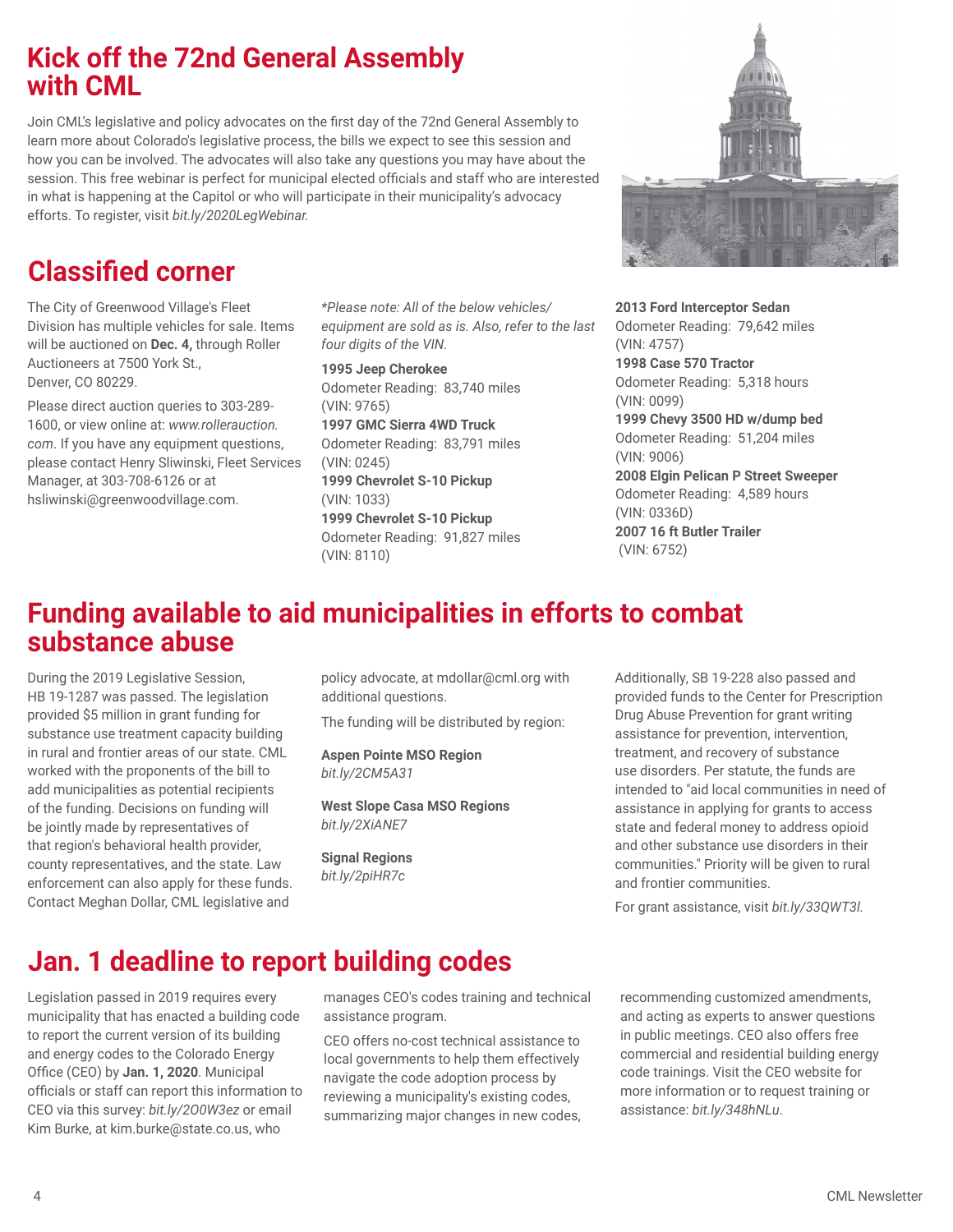## **2020 election webinar series**

The Colorado Municipal League (CML), CIRSA, and the Colorado Municipal Clerks Association will once again host a series of webinars designed to assist municipal clerks preparing for April 2020 elections. These webinars are **free for CML municipal members,** \$25 per webinar for CML associate members, and \$50 per webinar for nonmembers. Each webinar will take place at **noon.** To register, visit *www.cml.org/home/education-training/ for-clerks*.

While especially intended for clerks whose municipalities will be having elections in spring 2020, all clerks are welcome to participate. All webinars in this series are presented by Karen Goldman, Colorado Municipal Clerk Advisor Program consultant.



#### **Nov. 19 — The election calendar**

Participants will learn how to develop their election calendar and what elements and timeframes need to be considered when doing it.

#### **Dec. 12 — Election judges and working with nomination petitions**

Identify procedures for selecting and training election judges for both polling place and mail ballot elections. Additionally,

best practices for creating nomination petitions and checking signatures on the petitions will be provided.

#### **Jan. 21 — Canceling an election and signature verification**

Discuss the circumstances that must exist in order for a municipal election to be canceled, including how to determine terms in the event of vacancies. Additionally, procedures for verifying signatures in municipal mail ballot elections will be presented, so this is a must-attend session for any municipality holding its own mail ballot election in April.

#### **March 12 — Canvassing and final election questions**

Learn about what happens once the election is over, including the canvass of votes, judges' statement, and abstract. We will also be answering any pre-submitted final questions you may have about anything related to your election. Please send all questions in advance to Karen Goldman at charna48@comcast.net.

#### **April 21 — Election debrief**

The purpose of this webinar will be to debrief the April 2020 elections. This will be a wide-ranging conversation, and clerks are encouraged to describe what worked, what didn't, what they wished they had known ahead of time, topics for future webinars and trainings, etc. Please send all comments in advance to Karen Goldman at charna48@comcast.net.

## **CML scrapbook: CML Mayors' Summit**





*2019 attendees at the Mayors' Summit. CML Executive Director Kevin Bommer (left) and Denver Mayor Michael Hancock.*